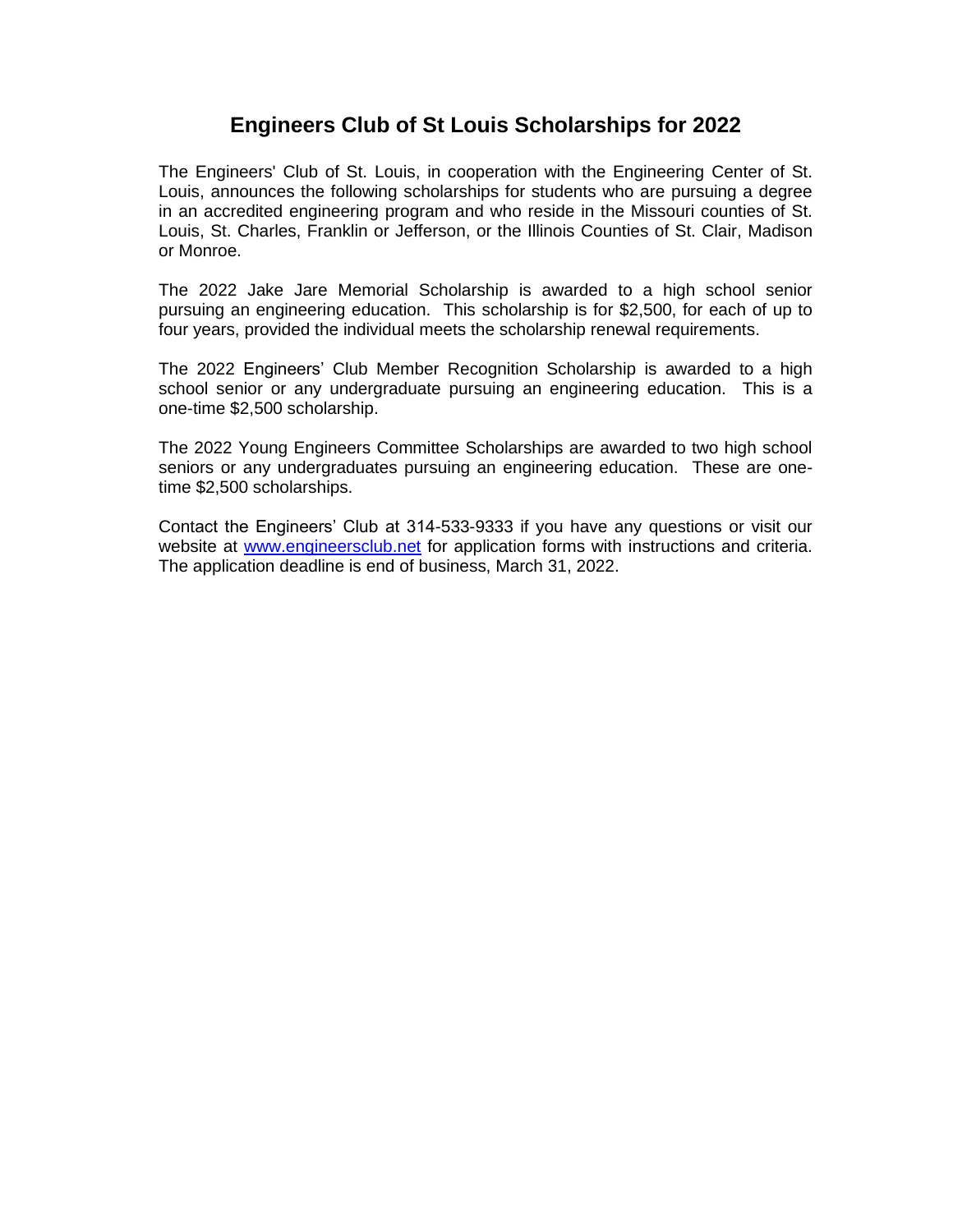# Engineering Foundation of St. Louis 4359 Lindell Blvd. St. Louis, MO 63108

#### APPLICATION FORM SCHOLARSHIP OR FINANCIAL AID FOR ENGINEERING EDUCATION

The intent of the Engineering Foundation of St. Louis' scholarships is to not only recognize excellent academic performance, but to also target individuals that demonstrate a financial need to assist in achieving an engineering degree.

The information requested in this application form will help to evaluate your qualifications for a scholarship. It is important and to your advantage to give complete and accurate answers to all questions. Your completed form will be reviewed only by authorized persons who are concerned with this scholarship program and will be held in confidence by them. **You must attach a certified copy of your junior and senior year High School transcripts or college transcripts of your grades or have it emailed to the Club or sent directly to the address above. All applications and transcripts MUST be RECEIVED by March 31, 2022, or you will be immediately disqualified.**

| (First)<br>(Last)                                                        |                      | (Middle) |           |                |                    |
|--------------------------------------------------------------------------|----------------------|----------|-----------|----------------|--------------------|
| Permanent                                                                |                      |          |           |                |                    |
|                                                                          |                      |          |           |                |                    |
|                                                                          | $(No. &$ Street)     | (City)   |           |                | (State) (Zip Code) |
|                                                                          |                      |          |           |                |                    |
| (If different from above)                                                |                      |          |           |                |                    |
|                                                                          |                      |          |           |                |                    |
|                                                                          | (Month) (Day) (Year) |          |           | (City) (State) |                    |
| Citizenship: $U.S.$                                                      |                      |          |           |                |                    |
|                                                                          |                      |          | (Specify) |                |                    |
|                                                                          |                      |          |           |                |                    |
|                                                                          |                      |          |           |                |                    |
| Cumulative GPA_______out of __________ Grade Level Entering Fall of 2022 |                      |          |           |                |                    |
|                                                                          |                      |          |           |                |                    |
|                                                                          |                      |          |           |                |                    |
| Permanent E-Mail:                                                        |                      |          |           |                | (This will be used |
| for notification of scholarship winners. PLEASE WRITE CLEARLY.)          |                      |          |           |                |                    |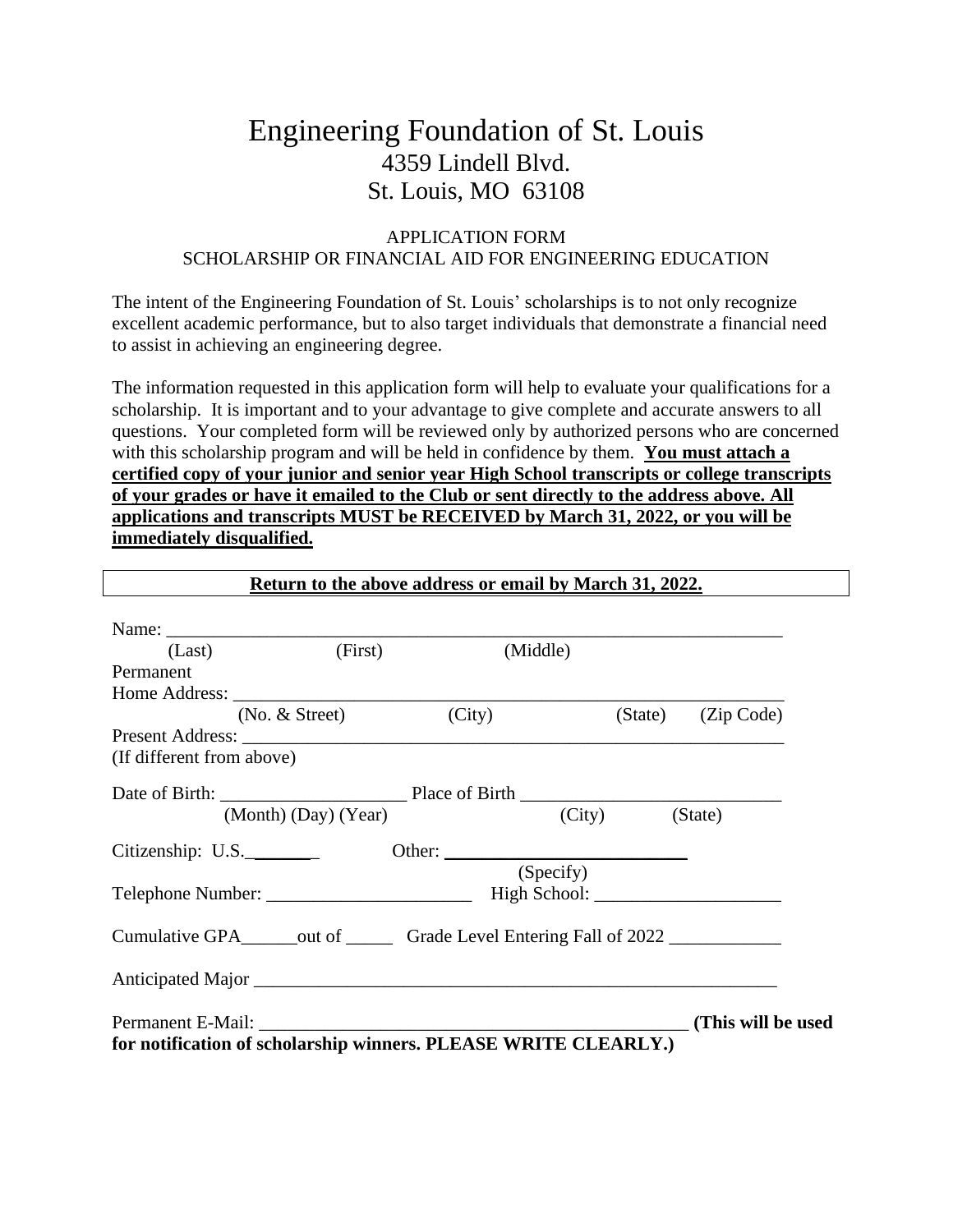Please complete the following table to explain how you plan to pay for school.

| <b>DESCRIPTION</b>                               | <b>PERCENTAGE</b> |
|--------------------------------------------------|-------------------|
| Wages                                            |                   |
| <b>Family Assistance</b>                         |                   |
| <b>Personal Savings</b>                          |                   |
| <b>Other Scholarships</b>                        |                   |
| Other Tuition Assistance ( <i>i.e.</i> , Grants) |                   |
| <b>Student Loans</b>                             |                   |

### **PLEASE LIST THE FOLLOWING INFORMATION. ATTACH ADDITIONAL SHEETS AS NECESSARY. WE STRONGLY RECOMMEND THAT YOU SUBMIT YOUR SCHOLARSHIP APPLICATION IN THE FOLLOWING FORMAT**

1. List all extracurricular activities you have participated in at school and within the community. (Include volunteer work if applicable)

- 2. Any special honors you have won either in school or out of school.
- 3. List all scholarships which you applied for.
- 4. List all currently effective scholarships received and the amounts remaining for the upcoming school years.
- 5. List all universities applied to and the engineering curriculum for which you applied.
- 6. List all jobs held since entering high school (or college).
- 7. Tell us why you are interested in pursuing an engineering degree.
- 8. Tell us why you are applying for this scholarship, financial need, etc.
- 9. If you win this scholarship but discover you still need money for school supplies, meals, or school fees, how do you plan to cover these costs?

Note: One completed application will qualify you for all scholarships available. Absence of any information may be grounds for immediate disqualification.

Thank you and good luck,

Sincerely,

EDUCATION COMMITTEE Engineers' Foundation of St. Louis

FORM: Revised January 2022